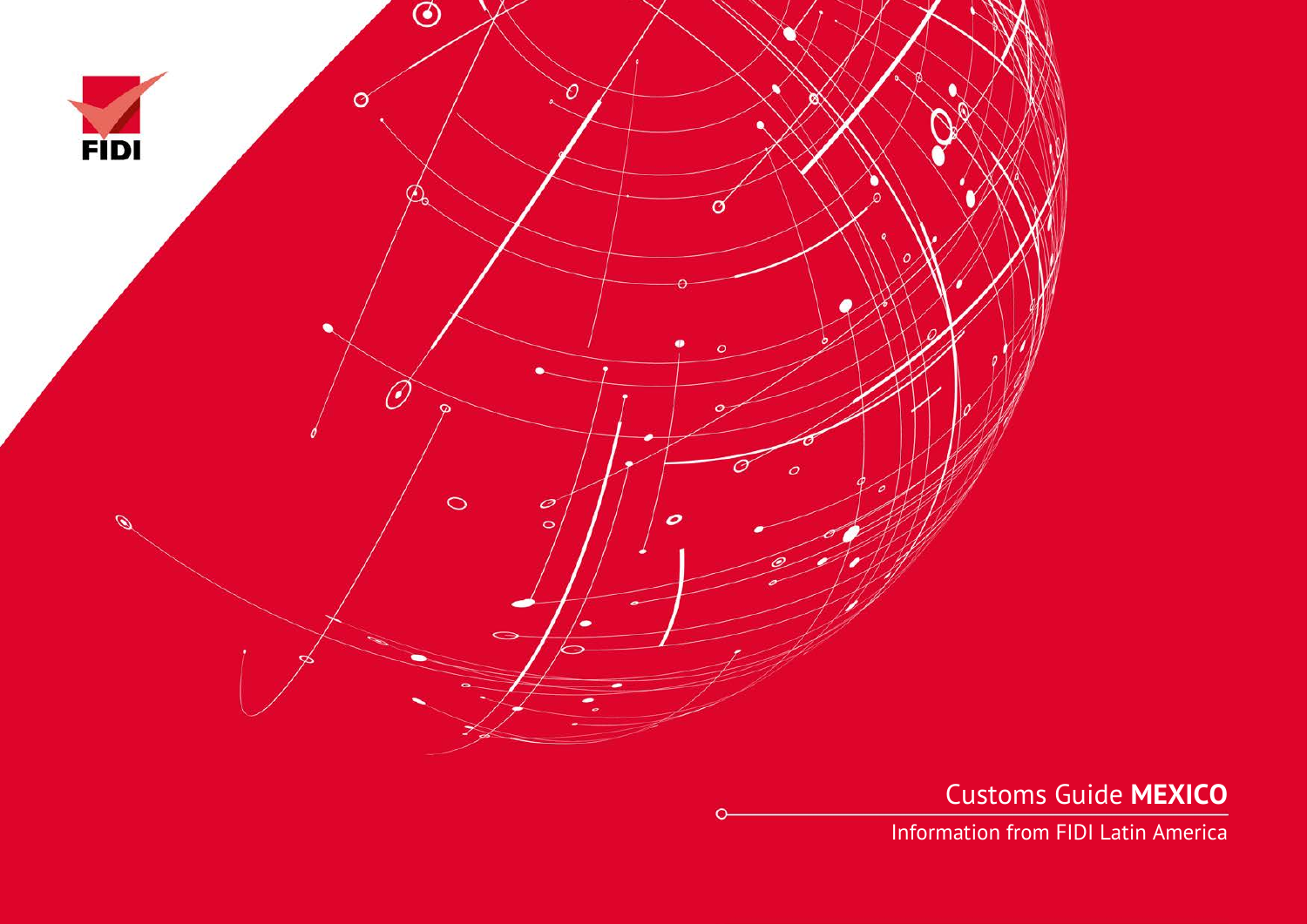## **Customs guide** MEXICO

## **The global quality standard for international moving.**

The FAIM label is your global assurance for a smooth, safe and comprehensive relocation process.

 $\mathbf{r}$ 







| <b>GOODS</b>                                                                               | <b>DOCUMENTS REQUIRED</b>                                                                                                                                                                                                                                                                                                                                                                                                                                                                                              | <b>CUSTOMS PRESCRIPTIONS</b>                                                                                                                                                                                                                                                                                                                                                                                                                                                                                                       | <b>REMARKS</b>                                                                                                                                                                                                                                                                                                                                                                                                                        |
|--------------------------------------------------------------------------------------------|------------------------------------------------------------------------------------------------------------------------------------------------------------------------------------------------------------------------------------------------------------------------------------------------------------------------------------------------------------------------------------------------------------------------------------------------------------------------------------------------------------------------|------------------------------------------------------------------------------------------------------------------------------------------------------------------------------------------------------------------------------------------------------------------------------------------------------------------------------------------------------------------------------------------------------------------------------------------------------------------------------------------------------------------------------------|---------------------------------------------------------------------------------------------------------------------------------------------------------------------------------------------------------------------------------------------------------------------------------------------------------------------------------------------------------------------------------------------------------------------------------------|
| Removal goods - Returning Mexican citizens &<br>Permanent Residents (Residente Permanente) | Clear Copy of Passport.<br>(Permanent Residents) Clear copy of the<br>Permanent Resident Card (Both Sides).<br>Copy of the CURP (Unique Code for Personal<br>Registration).<br>Original Inventory Stamped by the Mexican<br>Consulate. All electrical appliances must<br>include brand, model and serial number.<br>Letters for Mexican Customs (They will vary<br>depending on the POE).<br>Always check with your local agent:<br>• Authorization letter to the Customs<br><b>Broker</b><br>• Value form for customs | Either Mexican Citizens and or Permanent<br>Residents must have lived out of the country<br>for over 6 months to import their Household<br>goods free of duty.<br>Items with less than 6 months of use are<br>dutiable (as customs consider them as new).<br>There are some restrictions for paying duties<br>on new items so in case shipper is planning<br>to bring any new items, please let your<br>agent in Mexico know previously to the<br>packing of the shipment so they can check if<br>there will be no problem at all. | • A returning Mexican citizen and or<br>Permanent Residents may have their import<br>documents (Visaed Inventories) approved<br>after a minimum of 6 months of living<br>abroad.<br>Visaed inventories are valid only for 6<br>months after issued date.<br>• According to the Mexican laws, in order to<br>be able to import household goods and<br>personal effects free of import duties, the<br>following rules must be followed: |
|                                                                                            | • Prohibited items<br>• Customs form for new articles                                                                                                                                                                                                                                                                                                                                                                                                                                                                  | Items coming by Air or Ocean cannot pay<br>duties.                                                                                                                                                                                                                                                                                                                                                                                                                                                                                 | The goods must have been used for at<br>least six months and are not intended for<br>resale.                                                                                                                                                                                                                                                                                                                                          |
| <b>Temporary Residents</b>                                                                 | Clear Copy of Passport.<br><b>CO</b><br>Clear copy of the Temporary Resident Card<br>(Both Sides).<br>Letters for Mexican Customs (They will vary<br>depending on the POE).<br>Always check with your local agent:<br>• Authorization letter to the Customs<br><b>Broker</b><br>• Value form for customs<br>• Prohibited items<br>• Customs form for new articles                                                                                                                                                      | In order to pay duties for new items, the<br>ticket or invoice of the items will be<br>required in order to calculate the amount of<br>duties to be paid.<br>DO NOT pack used items in the original<br>packaging because customs will see it as<br>NEW items and this can cause problems and<br>delays at customs.<br>NEW requirement:                                                                                                                                                                                             | • All articles must be included in the<br>inventory visaed by the Mexican<br>Consulate. The Mexican government can<br>expropriate any article not included in<br>the inventory.<br>The following articles are not considered<br>HHG:<br>■ Firearms, ammunition & weapons<br>" Liquors, wine,<br>■ Food,<br>• Drugs and medications,                                                                                                   |

All rights reserved. This publication may not be reproduced in any form without the permission of the FIDI Global Alliance. The FIDI Global Alliance cannot take responsibility for the contents of this publication. It is recommended to verify this information with a FIDI Affiliate prior to shipping. This document is produced based on the information supplied at the mentioned date.

Mexico - last updated on 20/05/2019 2 / 10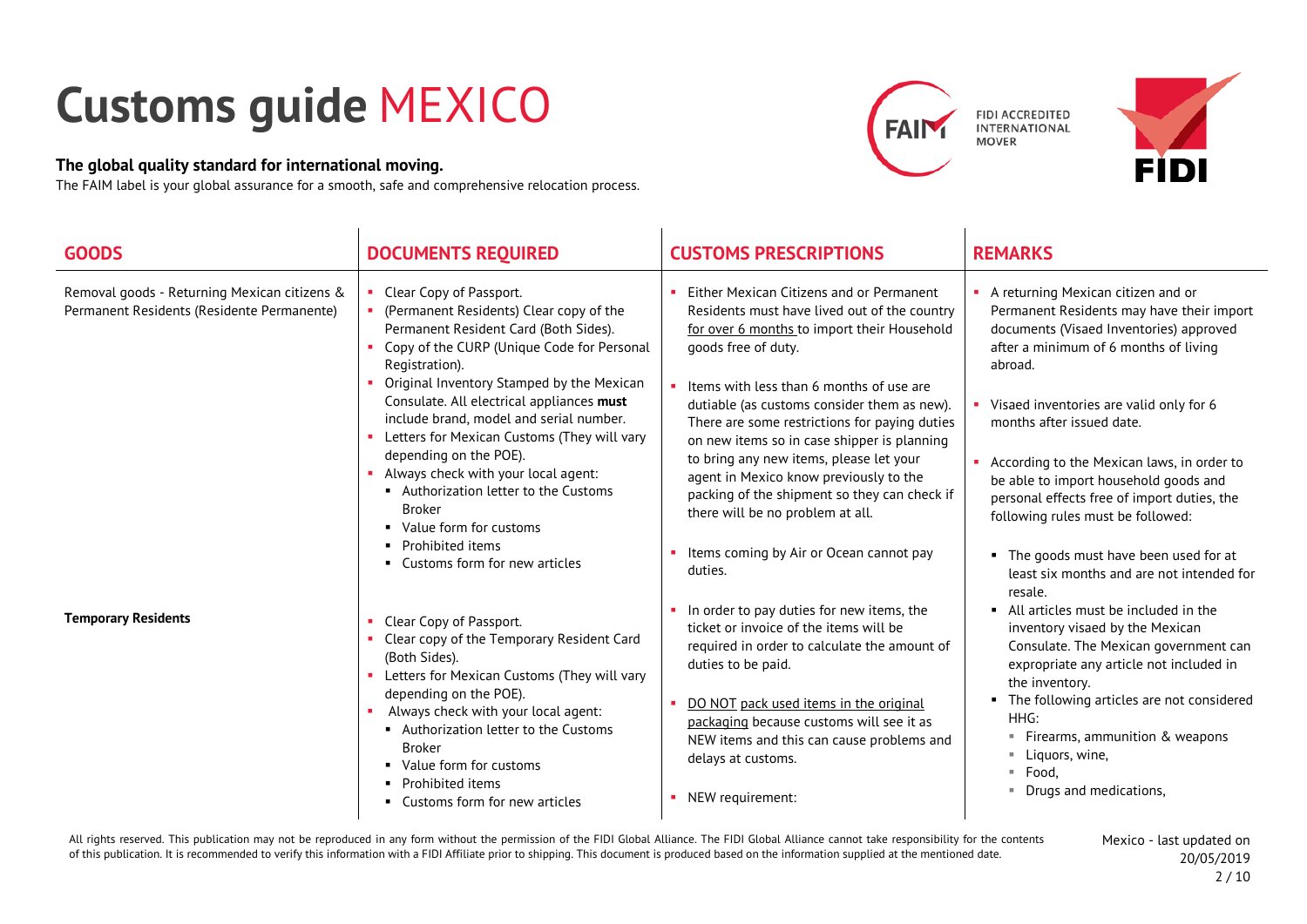| <b>GOODS</b> | <b>DOCUMENTS REQUIRED</b>                                                                                     | <b>CUSTOMS PRESCRIPTIONS</b>                                                                                                                                                                              | <b>REMARKS</b>                                                                                                                                                                                    |
|--------------|---------------------------------------------------------------------------------------------------------------|-----------------------------------------------------------------------------------------------------------------------------------------------------------------------------------------------------------|---------------------------------------------------------------------------------------------------------------------------------------------------------------------------------------------------|
|              | Only for shipments coming to Lazaro<br>Cardenas Port:<br>"IFE credential" and "Proof of residence<br>"Copies. | • FULL ADDRESS is a MUST and MUST be<br>updated, it should be the one used to<br>obtain stamped Inventories or Residents<br>Credentials.                                                                  | ■ Art collections (paintings & sculptures)<br>■ Money<br>$F$ Fabrics<br>■ Corrosives & cleaning items<br>$\blacksquare$ Tires                                                                     |
|              |                                                                                                               | New regulations for Sea Shipments -<br>established on the official gazette, rule<br>2.4.5. for shipments arriving into Mexican<br>ports - all shipments to / or from overseas<br>countries must indicate: | Automobile's spare parts<br>• Pornography material<br>Articles related to the transferee's<br>profession (small quantities). PLEASE<br>ADVISE YOUR LOCAL AGENT PRIOR TO<br><b>SHIPPING</b>        |
|              |                                                                                                               | 1. The TAX ID number for all parties shown<br>on Carrier Bill of Lading as Shipper,<br>Consignee and Notify.                                                                                              | Motor vehicles (Motorcycles, boats,<br>cars)<br>• Some of these articles may require an<br>import licence. Contact your agent for                                                                 |
|              |                                                                                                               | 2. Mexican Nationals must inform their RFC<br>(Tax ID) number.                                                                                                                                            | specific information.<br>Shipments consigned to Mexico City                                                                                                                                       |
|              |                                                                                                               | 3. Generic RFC/TAX ID numbers should be<br>applied only in the following cases:<br>Diplomatic and consulate goods<br>should use: EMB930401KH4.<br>For International Organizations should                  | terminal are handled by steamship line<br>companies own transportation system.<br>Please contact your agent for them to take<br>care of transportation to avoid unnecessary<br>demurrage charges. |
|              |                                                                                                               | use: OIN930413N0.<br>For foreigners should use:<br>EXTR920301TS4                                                                                                                                          | • THE STEAMSHIP LINES IN MEXICO require a<br>deposit of US\$ 1,000 when the shipment is<br>coming into a container.                                                                               |
|              |                                                                                                               | 4. For those shippers or, consignees or,<br>notify parties which reside in countries<br>where there are NO ID TAX (Fiscal<br>identification register) such information<br>will not be declared.           | As the Mexican ports, & Customs houses are<br>saturated, the lift-vans and steel containers<br>are placed in the open and must therefore<br>be well protected against rain.                       |
|              |                                                                                                               | 5. TAX ID information MUST be submitted<br>no less than 24 hours prior to the vessel<br>departure, failure to provide such                                                                                | Do not ship household goods until all<br>documentation is completed (the airport<br>holds the shipment during 30 days and ports<br>during 60 days only). If the documentation is                  |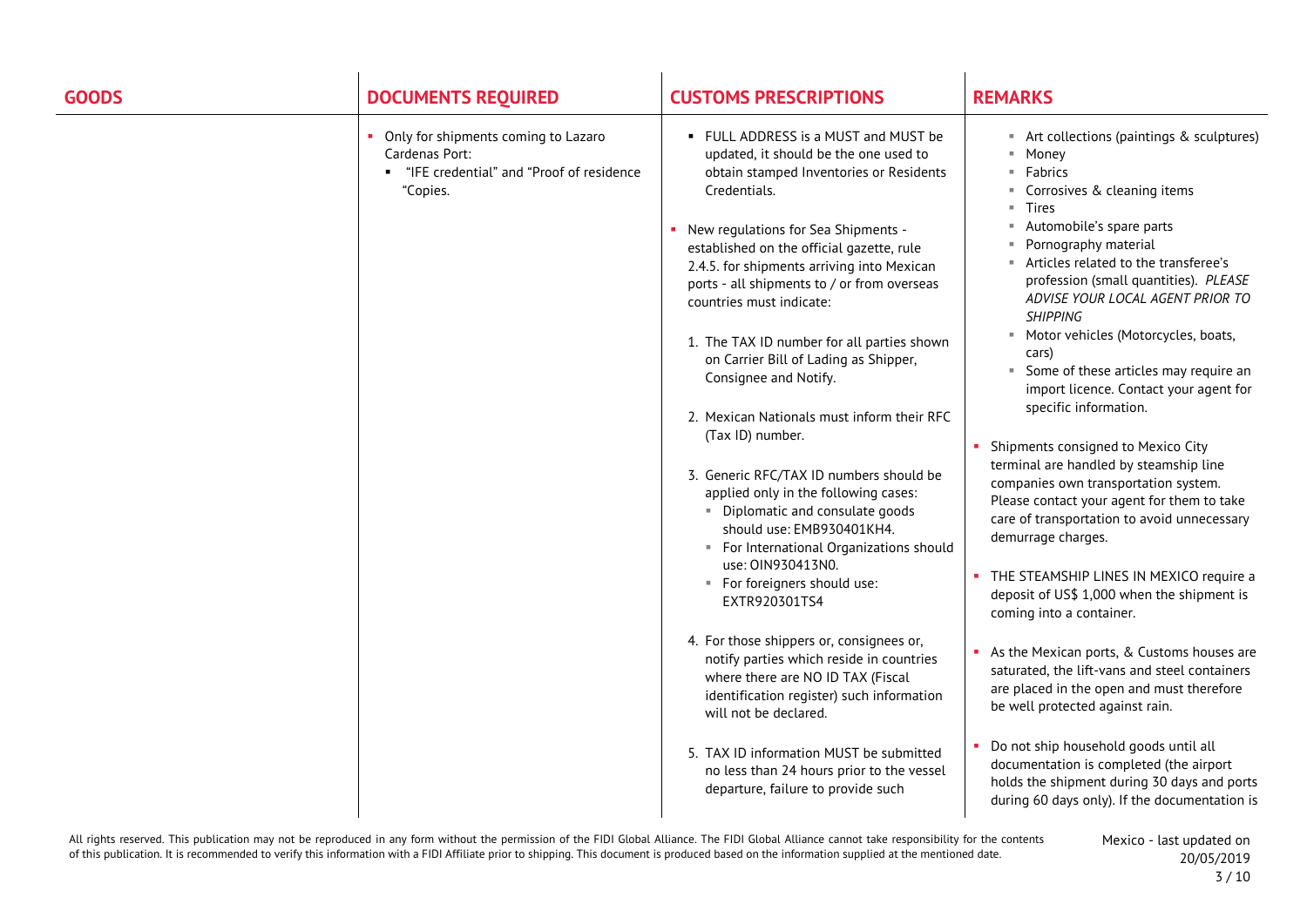| <b>GOODS</b>               | <b>DOCUMENTS REQUIRED</b>                                                                                                                                                                                                                                                                                                                                                                                                                                                                                                                                                                                                                                                | <b>CUSTOMS PRESCRIPTIONS</b>                               | <b>REMARKS</b>                                                                                                                                                                                                                                                                                                                                                                                                                                                                                                                                                                                                                                               |
|----------------------------|--------------------------------------------------------------------------------------------------------------------------------------------------------------------------------------------------------------------------------------------------------------------------------------------------------------------------------------------------------------------------------------------------------------------------------------------------------------------------------------------------------------------------------------------------------------------------------------------------------------------------------------------------------------------------|------------------------------------------------------------|--------------------------------------------------------------------------------------------------------------------------------------------------------------------------------------------------------------------------------------------------------------------------------------------------------------------------------------------------------------------------------------------------------------------------------------------------------------------------------------------------------------------------------------------------------------------------------------------------------------------------------------------------------------|
|                            |                                                                                                                                                                                                                                                                                                                                                                                                                                                                                                                                                                                                                                                                          | information may result in refusal to load<br>on to vessel. | not presented by that time, the Mexican<br>Government confiscates the shipment.<br>Inform your destination agent on time of the<br>arrival of the shipment at the Customs<br>House of port of entry in order for him to<br>proceed with the import negotiations.<br>Due to legal regulation, the agent does not<br>accept C.O.D. charges. (Only destination<br>charges can come in a C.O.D. basis). All<br>shipments must come prepaid.<br>Shipment must be sent to destination only<br>with the green light from the destination<br>agent, as agents must be sure that the client<br>has the proper and complete paperwork for<br>Mexican clearance at POE. |
| <b>Diplomats' removals</b> | Foreigners with Diplomatic status:<br>• The import permit, "the Diplomatic<br>Franchise" has to be obtained by the<br>corresponding Embassy in Mexico City or<br>International Organization, from SRE /<br>Ministry of Foreign Affairs.<br>• Inventory list in Spanish.<br>• Copy of Diplomatic Passport.<br>• Copy of the diplomatic carnet.<br>• Origin and destination addresses.<br>• Customs Broker will require some other<br>Documents Depending on Port Of entry<br>and those will be:<br>■ Authorization Letter to Customs<br>Broker (kind of, like a Power of<br>attorney).<br>Mexicans returning with Diplomatic status:<br>"Diplomatic Franchise". Has to be |                                                            | • Wines, liquors, canned food, tobacco must<br>have a separated diplomatic franchise to be<br>imported:<br>• This is not considered part of the<br>household goods.<br>It has to be listed and loaded into a<br>separate crate/lift van to be identified.<br>• Both franchises will be required in order<br>to clear customs for both. Otherwise, it<br>will be separated until the diplomatic<br>franchise is obtained.                                                                                                                                                                                                                                     |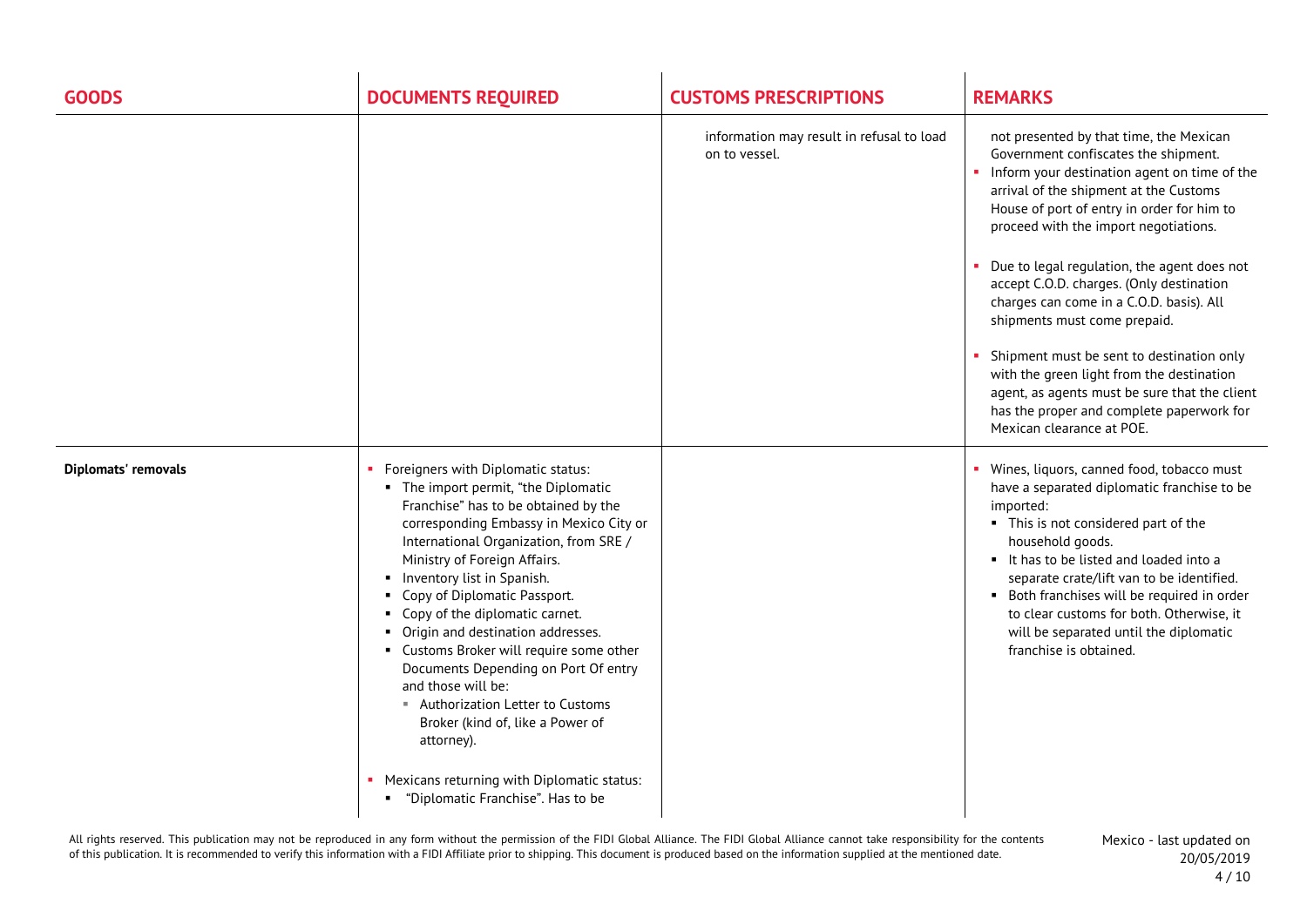| <b>GOODS</b>                      | <b>DOCUMENTS REQUIRED</b>                                                                                                                                                                                                                                                                                                                                                                                                                                                                                                                                                                                                                                                                                                                                                                                                                                                                                                                                                                                                  | <b>CUSTOMS PRESCRIPTIONS</b>                                                               | <b>REMARKS</b>                                                                                                                                  |
|-----------------------------------|----------------------------------------------------------------------------------------------------------------------------------------------------------------------------------------------------------------------------------------------------------------------------------------------------------------------------------------------------------------------------------------------------------------------------------------------------------------------------------------------------------------------------------------------------------------------------------------------------------------------------------------------------------------------------------------------------------------------------------------------------------------------------------------------------------------------------------------------------------------------------------------------------------------------------------------------------------------------------------------------------------------------------|--------------------------------------------------------------------------------------------|-------------------------------------------------------------------------------------------------------------------------------------------------|
|                                   | obtained by the corresponding<br>International Organization, from SRE /<br>External Affairs authorities.<br>• Visaed Inventory list in Spanish, even<br>thought they can return with a<br>Diplomatic Status, they must get in<br>contact with the Mexican Embassy or<br>Consulate at origin, present their List in<br>Spanish and they will be awarded an<br>especial Visaed Inventory, and with that<br>one, they can proceed to obtain their<br>Diplomatic Franchise at SRE.<br>• Photocopy of Diplomatic passport.<br>• Copy of the CURP (Unique Code for<br>Personal Registration).<br>• Origin and destination addresses.<br>• Customs Broker will require some other<br>Documents Depending on Port Of entry<br>and those will be:<br>Declaration Form for New Items (As<br>those used, for less than 6 months<br>MUST pay duties, and this can only be<br>Via Laredo, other ports of entry will<br>not allow us to pay duties)<br>Authorization Letter to Customs<br>Broker (kind of, like a Power of<br>attorney). |                                                                                            | • Always check with Agent in Mexico on<br>required documents depending on Port of<br>Entry so you can have the proper formats for<br>each case. |
| <b>Wedding trousseaux</b>         | If included as part of household goods and<br>effects and declared in the legalised list.                                                                                                                                                                                                                                                                                                                                                                                                                                                                                                                                                                                                                                                                                                                                                                                                                                                                                                                                  | • Allowed - see "Removal goods".<br>• Otherwise - importation prohibited.                  | • For specific cases, it is recommended to<br>contact your local agent.                                                                         |
| Inheritance                       |                                                                                                                                                                                                                                                                                                                                                                                                                                                                                                                                                                                                                                                                                                                                                                                                                                                                                                                                                                                                                            | • Prohibited.                                                                              |                                                                                                                                                 |
| New furniture and household goods | If included with removal goods, they must<br>be included on the legalised inventory list<br>and originals of all invoices must also be                                                                                                                                                                                                                                                                                                                                                                                                                                                                                                                                                                                                                                                                                                                                                                                                                                                                                     | Subject to payment of duties and taxes<br>considering reasonable quantity of new<br>items. | • Only possible for shipments through NVO,<br>Laredo, NOT Veracruz neither Mexico City<br>Airport.                                              |

All rights reserved. This publication may not be reproduced in any form without the permission of the FIDI Global Alliance. The FIDI Global Alliance cannot take responsibility for the contents of this publication. It is recommended to verify this information with a FIDI Affiliate prior to shipping. This document is produced based on the information supplied at the mentioned date.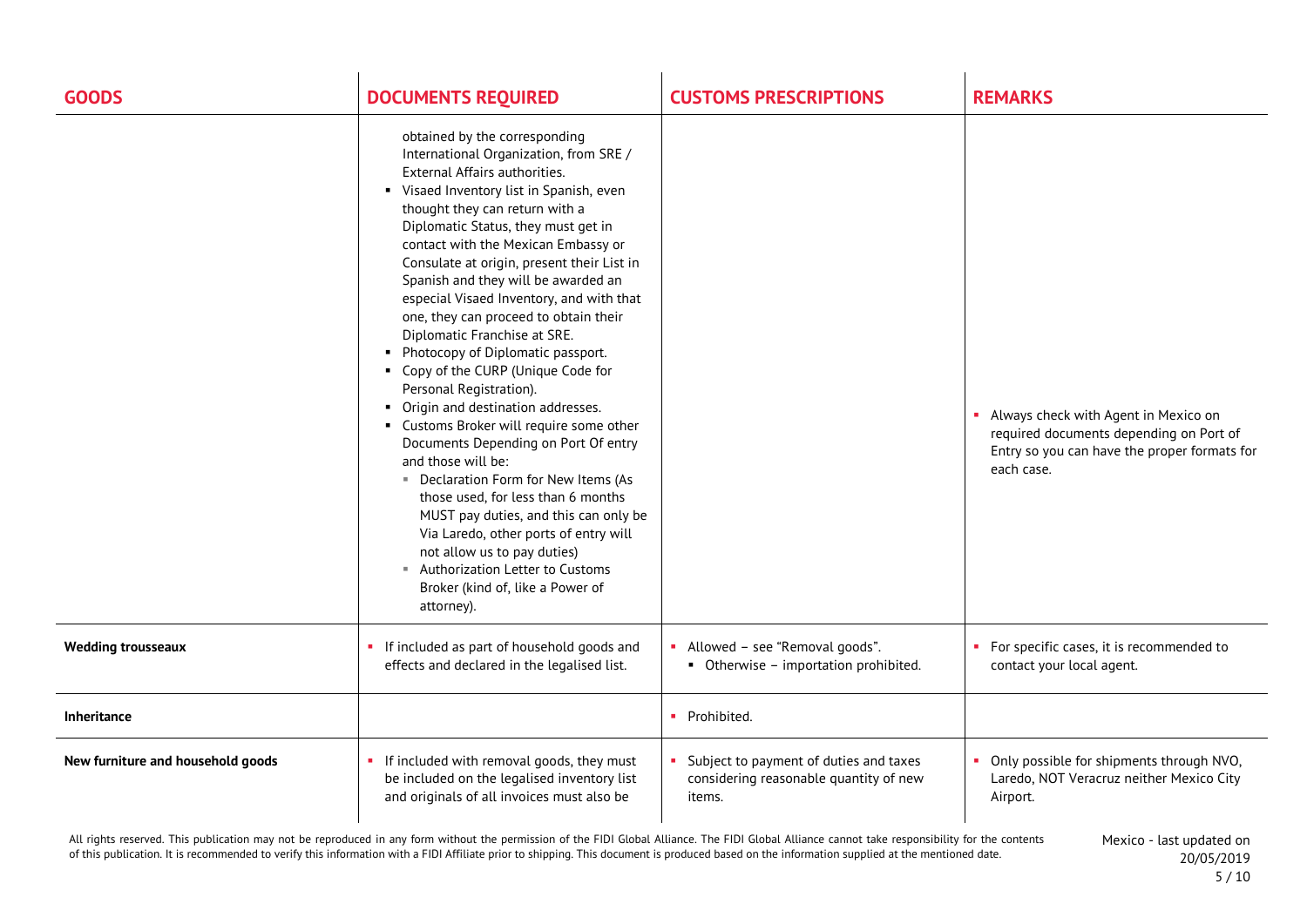| <b>GOODS</b>                  | <b>DOCUMENTS REQUIRED</b>                                                                                                                                                                                                                                                                                                                      | <b>CUSTOMS PRESCRIPTIONS</b>                                                                                                                 | <b>REMARKS</b>                                                                                                                                                                                                                                                                                                                                                                              |
|-------------------------------|------------------------------------------------------------------------------------------------------------------------------------------------------------------------------------------------------------------------------------------------------------------------------------------------------------------------------------------------|----------------------------------------------------------------------------------------------------------------------------------------------|---------------------------------------------------------------------------------------------------------------------------------------------------------------------------------------------------------------------------------------------------------------------------------------------------------------------------------------------------------------------------------------------|
|                               | presented.                                                                                                                                                                                                                                                                                                                                     |                                                                                                                                              |                                                                                                                                                                                                                                                                                                                                                                                             |
| <b>Household appliances</b>   | • If included as part of household goods,<br>declared in the legalised list and in<br>reasonable quantity.                                                                                                                                                                                                                                     | Importation allowed - see "Removal goods".<br>• Otherwise - importation prohibited.                                                          |                                                                                                                                                                                                                                                                                                                                                                                             |
| <b>Electrical appliances</b>  | • Same as above.                                                                                                                                                                                                                                                                                                                               | Same as above.<br>$\mathbf{u}$ .                                                                                                             | Brand, model and serial numbers of<br>×.<br>electrical appliances must be written on the<br>legalised inventory list, sealed by the<br>Mexican Consulate.                                                                                                                                                                                                                                   |
| <b>Works of Art, Antiques</b> |                                                                                                                                                                                                                                                                                                                                                | Prohibited.<br>$\mathbf{u}$ .                                                                                                                | • For specific cases, it is recommended to<br>contact your local agent.                                                                                                                                                                                                                                                                                                                     |
| <b>Precious metal objects</b> |                                                                                                                                                                                                                                                                                                                                                | Importation prohibited, as they are not<br>considered as part of the household effects.                                                      |                                                                                                                                                                                                                                                                                                                                                                                             |
| <b>Carpets</b>                | • If they are part of household goods and only<br>in small quantity.                                                                                                                                                                                                                                                                           | Importation allowed - see "Removal goods".<br>Otherwise - importation prohibited.                                                            |                                                                                                                                                                                                                                                                                                                                                                                             |
| <b>Presents, Souvenirs</b>    | If part of household goods and are declared<br>on the legalised list.                                                                                                                                                                                                                                                                          | Same as above.                                                                                                                               | Subject to tax payment.<br>• Please consult with your destination agent<br>on each case.                                                                                                                                                                                                                                                                                                    |
| <b>Motor vehicles</b>         | Original temporary resident visa.<br>• Invoice of title property.<br>License of the car.<br>Driver's license.<br>International credit card.<br>$\mathbf{u}$ .<br>Client's personal identification.<br>m.<br>Letter of authorisation given to the agent,<br>authorising him to take care of the<br>transportation of the car from port of entry | ONLY TEMPORARY RESIDENTS MAY<br>TEMPORARY IMPORT THEM.<br>Temporary permit fee of about US\$ 500 is<br>payable by international credit card. | Shippers must be at port of entry to clear<br>Customs and obtain the temporary import<br>permit. After, the agent with a power of<br>attorney can do transportation.<br>• Customs will grant a permit for the period of<br>validity of FM-3 / Temporary Residents,<br>which has to be renewed before expiration<br>FM-3 / Temporary Residents.<br>• Mexicans Citizens / Permanent Residents |

All rights reserved. This publication may not be reproduced in any form without the permission of the FIDI Global Alliance. The FIDI Global Alliance cannot take responsibility for the contents of this publication. It is recommended to verify this information with a FIDI Affiliate prior to shipping. This document is produced based on the information supplied at the mentioned date.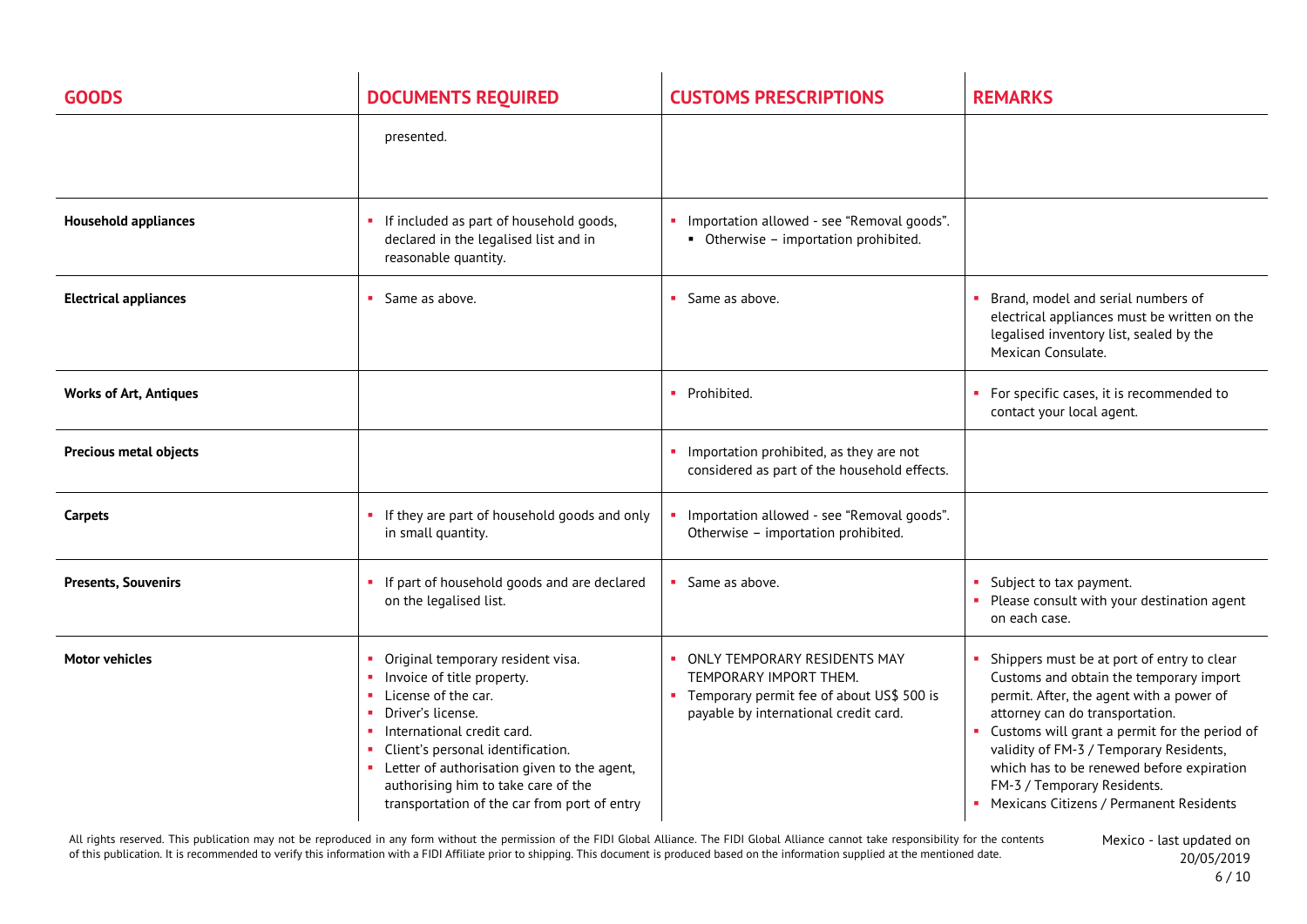| <b>GOODS</b>                              | <b>DOCUMENTS REQUIRED</b>                                                                                                                                       | <b>CUSTOMS PRESCRIPTIONS</b>                                                                                                                                                                                                                                   | <b>REMARKS</b>                                                                                                                                                                                                                                                                                               |
|-------------------------------------------|-----------------------------------------------------------------------------------------------------------------------------------------------------------------|----------------------------------------------------------------------------------------------------------------------------------------------------------------------------------------------------------------------------------------------------------------|--------------------------------------------------------------------------------------------------------------------------------------------------------------------------------------------------------------------------------------------------------------------------------------------------------------|
|                                           | to its final destination.                                                                                                                                       |                                                                                                                                                                                                                                                                | CANNOT IMPORT autos into Mexico.                                                                                                                                                                                                                                                                             |
| <b>Motor vehicles (Diplomats)</b>         |                                                                                                                                                                 | Diplomats can import their car with a<br>franchise arranged by the Embassy to which<br>they belong.                                                                                                                                                            | • The agent can take care of car transmission<br>with corresponding diplomatic franchise.                                                                                                                                                                                                                    |
| Other vehicles (bicycles, water vehicles) |                                                                                                                                                                 | Only bicycles being part of the household<br>goods and declared on the legalised list are<br>allowed.<br>Otherwise prohibited.                                                                                                                                 | • Must be used and only one per person.                                                                                                                                                                                                                                                                      |
| <b>Prohibited items</b>                   |                                                                                                                                                                 | • Firearms, ammunition & weapons<br>Liquors, wine<br>• Food<br>• Drugs and medications<br>• Art collections (paintings & sculptures)<br>• Money<br>Fabrics<br>Corrosives & cleaning items<br>Tires<br>m.<br>Automobile's spare parts<br>• Pornography material | • If forbidden items are found in the<br>household goods:<br>• the clearance of the overall shipment will<br>be delayed<br>• extra handling must be paid to take these<br>items out of the shipment<br>• these items will be confiscated.<br>Severe penalties are to be expected in case<br>of infringement. |
| Cats, dogs, other animals                 | Copy of AWB.<br>Sanitary BL.<br>General certificate of health.<br>Vaccination certificate.<br>Copy of professional registration card of<br>veterinary (agregar) | • Subject to payment of duties.                                                                                                                                                                                                                                | • It is recommended to send documents and<br>AWB in advance by fax to avoid delays in<br>releasing pets.<br>• It is also recommended to arrange for arrival<br>at the beginning of the week, to avoid pets<br>being kept in Customs control over a<br>weekend, when there is no one to feed<br>them.         |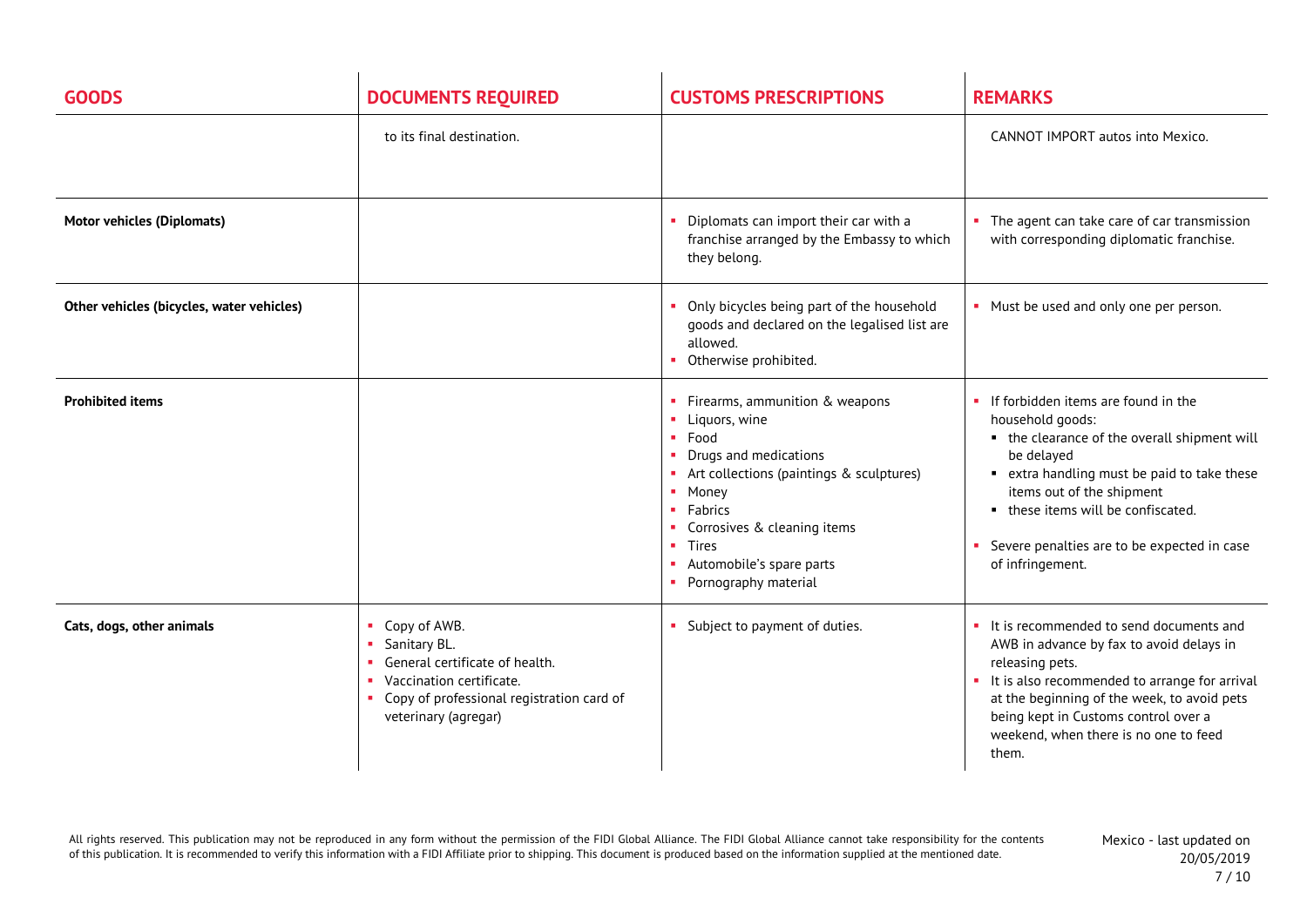| <b>GOODS</b>                                         | <b>DOCUMENTS REQUIRED</b> | <b>CUSTOMS PRESCRIPTIONS</b>                                                                                                                                                                                                                                                                                                                                                                                                                                                                                                                                                                                                                                                                                                                                                                                                                                                                                                                                                                                                                                                                                                                                                                                                                                                                                                                         | <b>REMARKS</b>                                                                                                                                                                                                                                                                                                                                                                                                                                                                                                                                                         |
|------------------------------------------------------|---------------------------|------------------------------------------------------------------------------------------------------------------------------------------------------------------------------------------------------------------------------------------------------------------------------------------------------------------------------------------------------------------------------------------------------------------------------------------------------------------------------------------------------------------------------------------------------------------------------------------------------------------------------------------------------------------------------------------------------------------------------------------------------------------------------------------------------------------------------------------------------------------------------------------------------------------------------------------------------------------------------------------------------------------------------------------------------------------------------------------------------------------------------------------------------------------------------------------------------------------------------------------------------------------------------------------------------------------------------------------------------|------------------------------------------------------------------------------------------------------------------------------------------------------------------------------------------------------------------------------------------------------------------------------------------------------------------------------------------------------------------------------------------------------------------------------------------------------------------------------------------------------------------------------------------------------------------------|
| Fumigation of imported and exported wooden<br>crates |                           | • The Mexican Government has adopted<br>ISPM-15 (International standards for<br>Phytosanitary Measures Publication 15:<br>Guidelines for Regulating Wood Packaging<br>Material in International Trade (aka NIFM-<br>15) to standardise the treatment of wood<br>packing materials used for the transport of<br>goods.<br>Effective September 16, 2005, shipments<br>into or out of Mexico in wooden packaging,<br>have to have a Seal, which certifies that the<br>shipment has received the required<br>treatment (HT = Heated Treatment [a<br>minimum wood core temperature of 56°C<br>for a minimum of 30 minutes] or Methyl<br>Bromide Treatment (the minimum<br>temperature should not be less than 10°C<br>and the minimum exposure time should not<br>fall below 16 hours).<br>• The wood packing material must be marked<br>in a visible location on each article, on at<br>least two opposite sides of the article with a<br>legible and permanent mark in black ink.<br>Labels and adhesives are not allowed.<br>• The mark should be as follows:<br>$XX - 000$<br>YY<br>• Where XX is the country code, 000 the<br>producer number, YY the treatment type,<br>and AAA the inspection agency logo.<br>• If a shipment arrives without this seal, it<br>will be returned to the origin country at<br>the shipper's/origin agent's expenses. | This does not apply to wood packing<br>materials manufactured of:<br>Raw wood of 6 mm thickness or less<br>• Processed wood produced by glue, heat<br>and pressure, or a combination thereof<br>• Plywood sheets & agglomerated sawdust<br>sheet<br>• Oriented wooden fibre sheets<br>Sawdust & Wooden fibre<br>If you have questions, please contact agents<br>in Mexico or consult the ISPM publication 15<br>at:<br>https://www.ippc.int/servlet/CDSServlet?statu<br>s=NDozNTlyNSZjdG5faW5mb192aWV3X3Npe<br>mUgY3RuX2luZmgfdmlld1gmdWxsJjYgZW4<br>mMzMgKiYzNz1rb3M~ |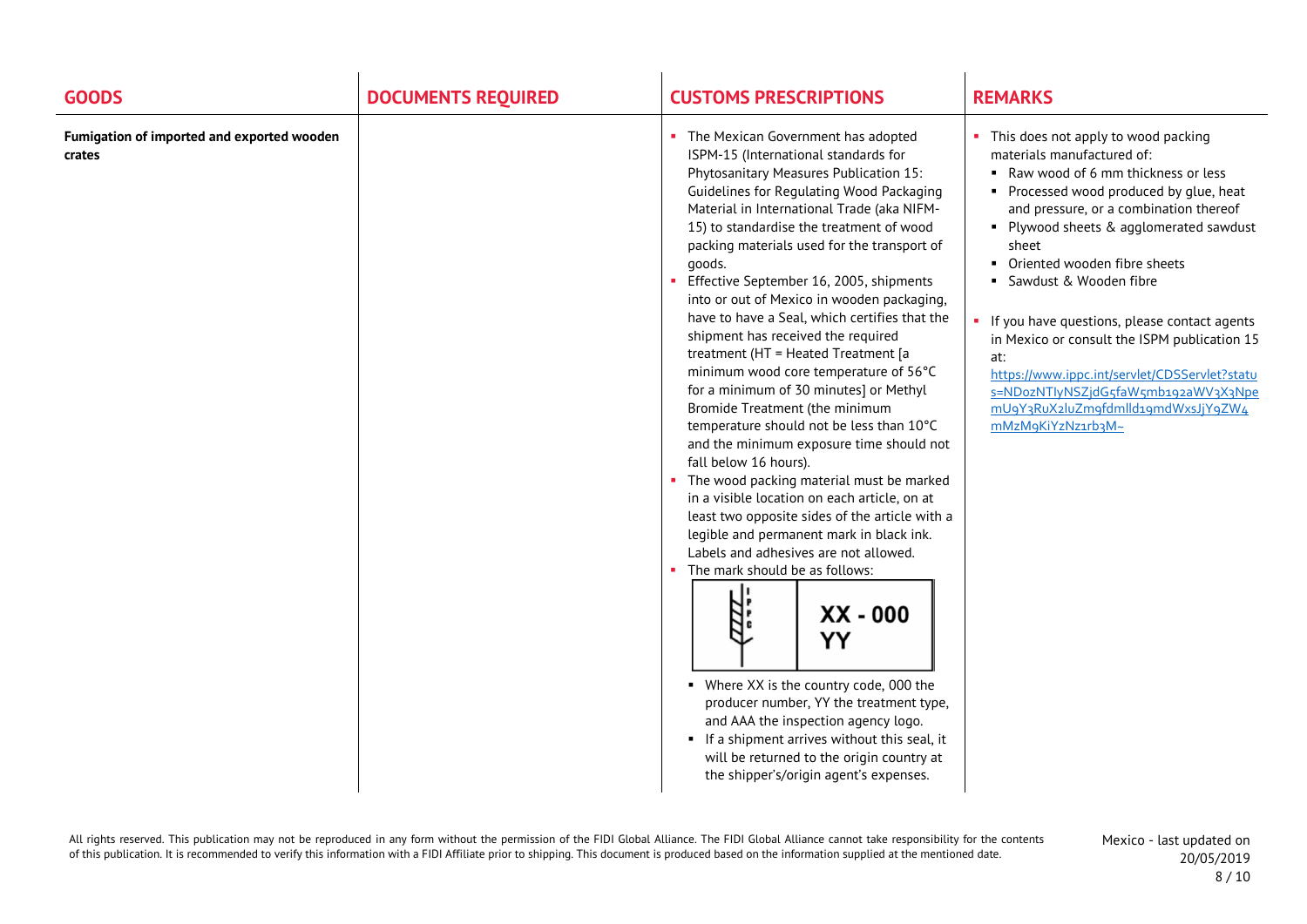All rights reserved. This publication may not be reproduced in any form without the permission of the FIDI Global Alliance. The FIDI Global Alliance cannot take responsibility for the contents of this publication. It is recommended to verify this information with a FIDI Affiliate prior to shipping. This document is produced based on the information supplied at the mentioned date.

Mexico - last updated on 20/05/2019  $9 / 10$